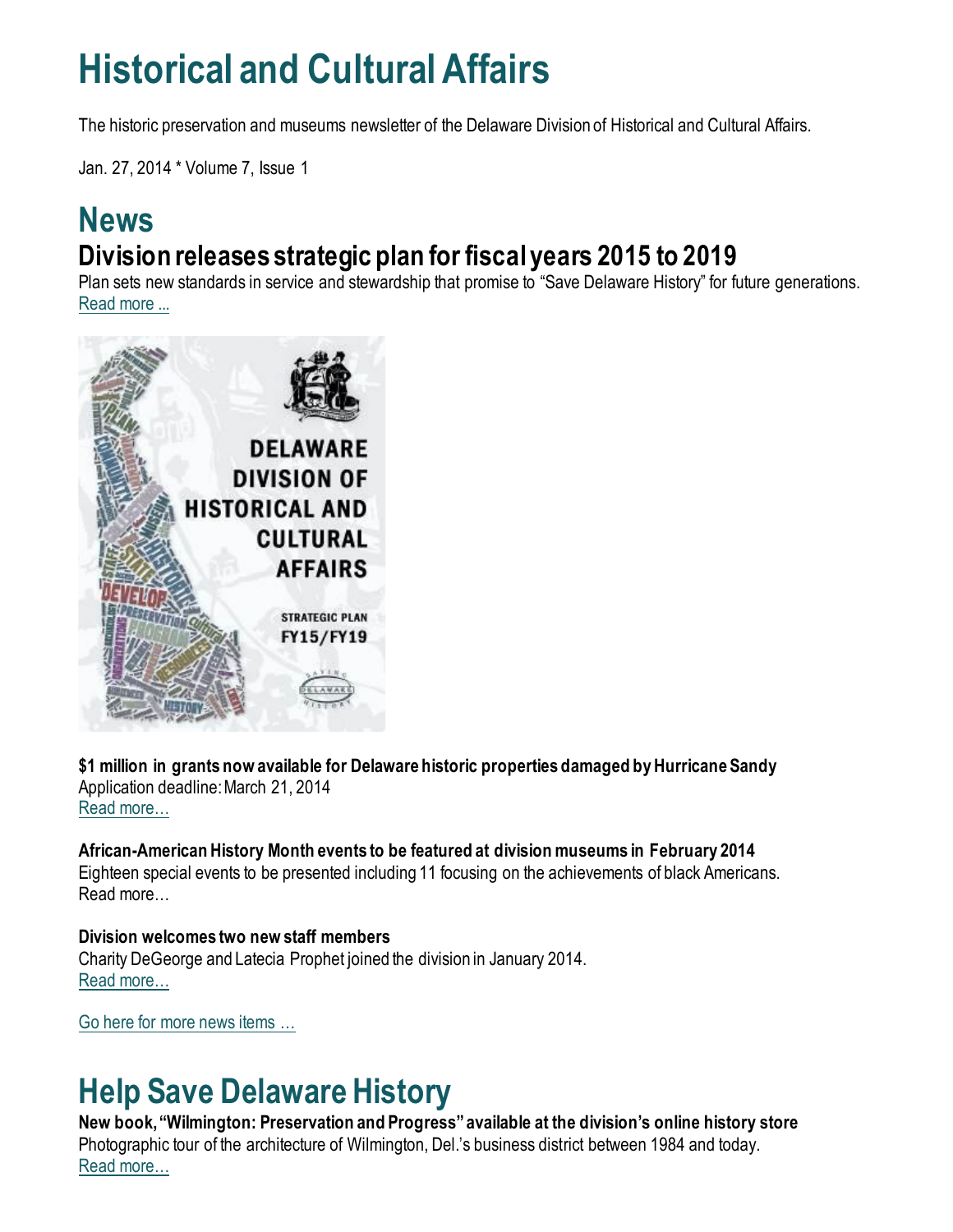#### **"Emergency" undertakings shed light on Delaware's historic dikes**

Article from the Jan. 10, 2014 edition of NCSHPO News, an e-news publication of the National Conference of State Historic Preservation Officers.

Read [more…](https://history.delaware.gov/2014/01/24/emergency-undertakings-shed-light-on-delawares-historic-dikes/)

#### **"Preserving Our Past for a Better Future: Delaware's Historic Preservation Plan, 2013–2017"**

Document provides a roadmap for focusing on the broad goals and needs of Delaware's preservation community. [Read more …](https://history.delaware.gov/wp-content/uploads/sites/179/2019/02/Preservation-Plan-2013-2017.pdf)

## **Media Roundup**

The following Delaware history-related articles have recently appeared in the media:

Delaware Backstory: Fort Miles bunker helps preserve World War II memories News Journal, Wilmington, DE—Jan. 21, 2014 Article on World-War-II-era fort that is now part of Cape Henlopen State Park.

National Women's History Month events planned for Delaware museums in March WESM Radio, Princess Anne, MD—Jan. 17, 2014 Article on events at the division's museums.

Delaware Backstory: Black Anthony's state citizenship to be celebrated News Journal, Wilmington, DE—Jan. 14, 2014 Article on the African who landed with the Swedes at Fort Christina in 1639.

Best Bets: Dover Days going 'Downton' Delaware State News, Dover, DE—Jan. 10, 2014 Division museums to feature Edwardian fashions and culture during Dover Days celebrations on May 2¬¬–4, 2014.

Wilmington history, building by building Community Publications, Hockessin, DE—Jan. 10, 2014 New book features "then and now" photos of downtown Wilmington.

Delaware Backstory: Several programs reflect on black heritage in Delaware News Journal, Wilmington, DE—Jan. 7, 2014 Article on the division's African American History Month programs during February 2014.

Preservationists note 10 sites saved, lost in 2013 News Journal, Wilmington, DE—Jan. 5, 2014 First State National Monument among the sites named.

Lecture to share story of menhaden in Lewes News Journal, Wilmington, DE—Jan. 4, 2014 Delaware Decades program at Zwaanendael Museum on Feb. 15.

Program to commemorate anniversary of patriot's death News Journal, Wilmington, DE—Jan. 4, 2014 Article on the upcoming Feb. 14, 2014 program "John Dickinson's 206th Remembrance Day" at the John Dickinson Plantation.

Federal funds to aid damaged historic sites News Journal, Wilmington, DE—Jan. 2, 2014 Article on Delaware's receipt of \$1 million grant for historic properties damaged by Hurricane Sandy.